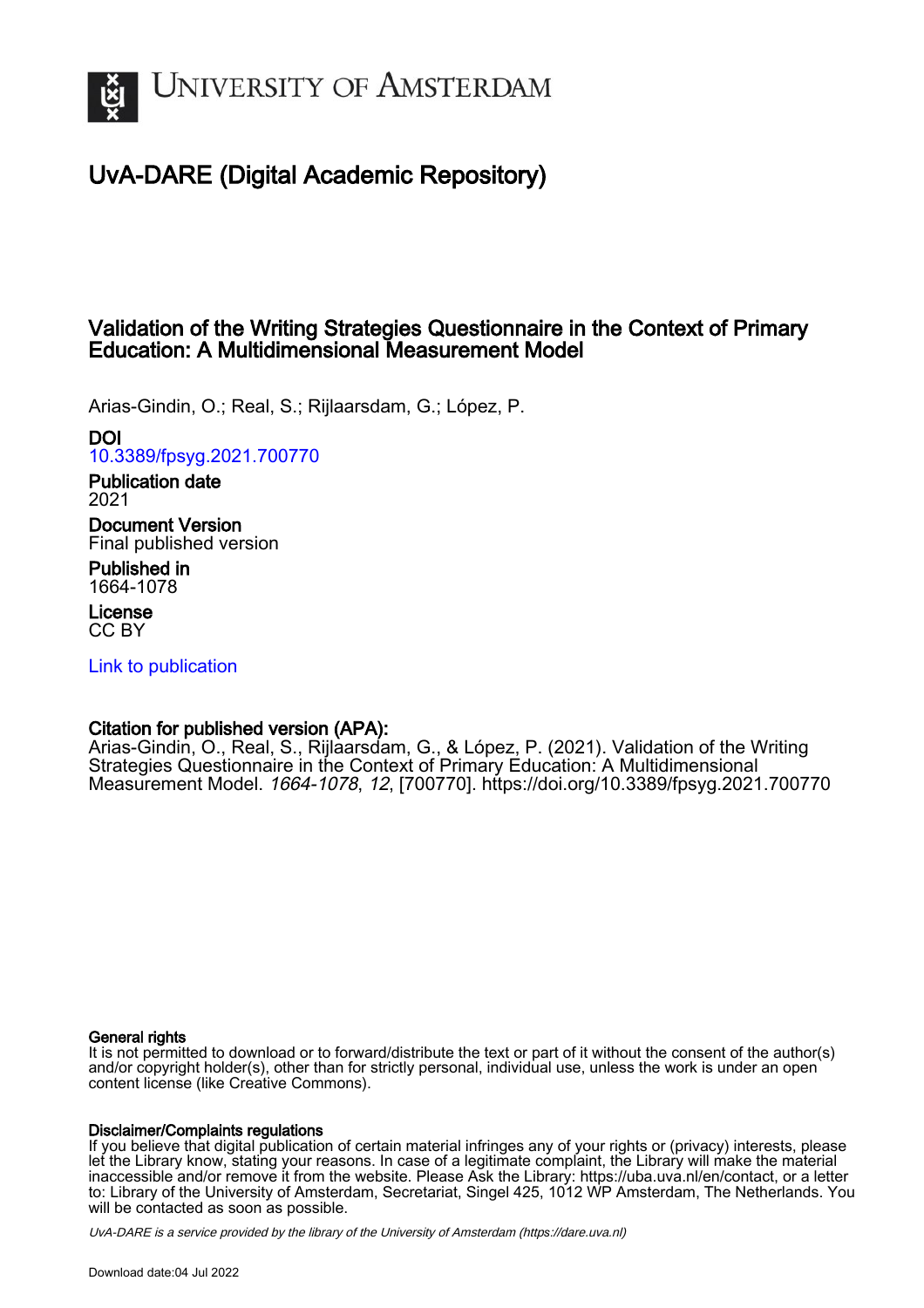



# [Validation of the Writing Strategies](https://www.frontiersin.org/articles/10.3389/fpsyg.2021.700770/full) Questionnaire in the Context of Primary Education: A Multidimensional Measurement Model

#### Olga Arias-Gundín<sup>1</sup>, Sara Real<sup>2</sup>, Gert Rijlaarsdam<sup>3</sup> and Paula López<sup>1\*</sup>

<sup>1</sup> Department of Psychology, Sociology and Philosophy, University of Leon, Leon, Spain, <sup>2</sup> Ponferrada Associated Centre, National University of Distance Education (UNED), Leon, Spain, <sup>3</sup> Research Institute for Child Development and Education, University of Amsterdam, Amsterdam, Netherlands

Research has shown that writers seem to follow different writing strategies to juggle the

high cognitive demands of writing. The use of writing strategies seems to be an important cognitive writing-related variable which has an influence on students' writing behavior during writing and, therefore, on the quality of their compositions. Several studies have tried to assess students' writing preferences toward the use of different writing strategies in University or high-school students, while research in primary education is practically non-existent. The present study, therefore, focused on the validation of the Spanish Writing Strategies Questionnaire (WSQ-SP), aimed to measure upper-primary students' preference for the use of different writing strategies, through a multidimensional model. The sample comprised 651 Spanish upper-primary students. Questionnaire data was explored by means of exploratory (EFA) and confirmatory (CFA) factor analysis. Through exploratory factor analysis four factors were identified, labeled thinking, planning, revising, and monitoring, which represent different writing strategies. The confirmatory factor analysis confirmed the adequacy of the four-factor model, with a sustainable model composed of the four factors originally identified. Based on the analysis, the final questionnaire was composed of 16 items. According to the results, the Spanish version of the Writing Strategies Questionnaire (WSQ-SP) for upper-primary students has been shown to be a valid and reliable instrument, which can be easily applied in the educational context to explore upper-primary students' writing strategies.

#### Keywords: writing strategies, questionnaire, upper-primary education, psychometrics, validity

#### INTRODUCTION

Writing has been defined as a problem-solving task that places multiple cognitive demands on the writer [\(Hayes, 1996\)](#page-9-0). As Flower and Hayes indicated in the first cognitive model of writing (Flower and Hayes, [1980\)](#page-8-0), writers have to manage several cognitively costly processes such as planning what to say, translating and transcribing those plans into written text, and revising either the plans or the written text [\(Alamargot and Chanquoy, 2001;](#page-8-1) [Hayes, 2012\)](#page-9-1). The use of these processes, especially

#### **OPEN ACCESS**

#### Edited by:

María Isabel de Vicente-Yagüe Jara, University of Murcia, Spain

#### Reviewed by:

Inmaculada Clotilde Santos Díaz, University of Malaga, Spain Ester Trigo-Ibáñez, Universidad de Cádiz, Spain

> \*Correspondence: Paula López [plopg@unileon.es](mailto:plopg@unileon.es)

#### Specialty section:

This article was submitted to Educational Psychology, a section of the journal Frontiers in Psychology

> Received: 26 April 2021 Accepted: 17 May 2021 Published: 05 July 2021

#### Citation:

Arias-Gundín O, Real S, Rijlaarsdam G and López P (2021) Validation of the Writing Strategies Questionnaire in the Context of Primary Education: A Multidimensional Measurement Model. Front. Psychol. 12:700770. doi: [10.3389/fpsyg.2021.700770](https://doi.org/10.3389/fpsyg.2021.700770)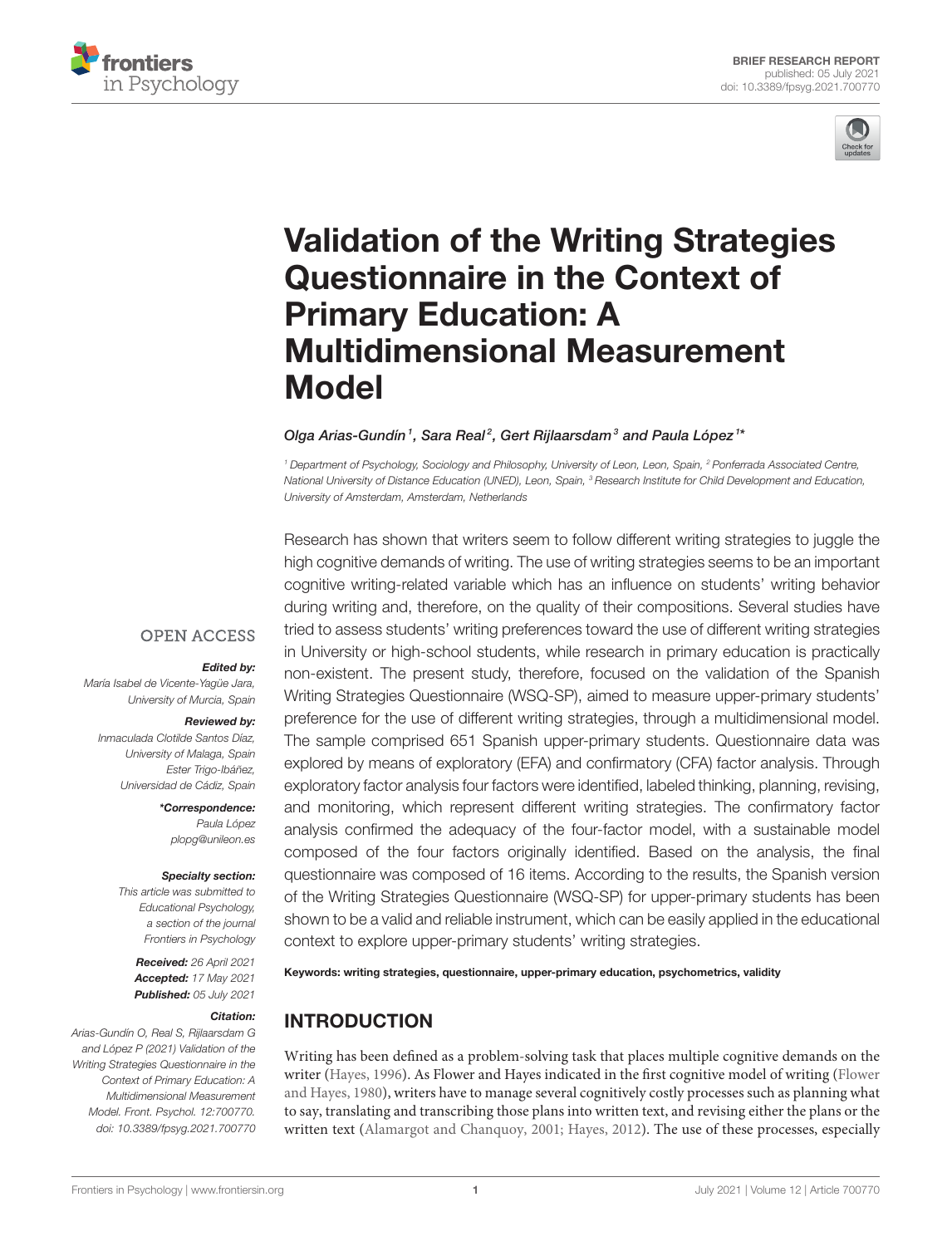in young writers, in whom basic transcription skills are not yet automated [\(Pontart et al., 2013;](#page-9-2) [Alves et al., 2016;](#page-8-2) Limpo et al., [2017;](#page-9-3) [Llaurado and Dockrell, 2020\)](#page-9-4), consumes much of the capacity of their working memory as these processes recursively interact during composition [\(McCutchen, 2011\)](#page-9-5).

Following a comprehensive literature review, Graham and Harris [\(2000\)](#page-9-6) concluded that writing development seems to depend on the automation of transcription skills and the acquisition of high-levels of self-regulation in order to handle high-level processes such as planning and revision. Selfregulation, represented by the use of writing strategies, is a critical aspect of writing as it enables writers to achieve their writing goals [\(Zeidner et al., 2000;](#page-9-7) [Santangelo et al., 2016;](#page-9-8) [Puranik et al.,](#page-9-9) [2019\)](#page-9-9). These strategies may reduce cognitive overload as they allow writers to divide, sequence, and regulate the attention paid to the different writing processes [\(Kieft et al., 2006;](#page-9-10) Beauvais et al., [2011\)](#page-8-3). Empirical research has shown that writers' strategic behavior during composition strongly predicts the quality of "novices" and "experts" texts [\(Beauvais et al., 2011;](#page-8-3) Graham et al., [2017a,](#page-8-4) [2019;](#page-9-11) [Wijekumar et al., 2019\)](#page-9-12). Accordingly, the use of writing strategies has been generally considered to be a critical individual writing-related variable [\(Kieft et al., 2008\)](#page-9-13), and is a major focus of research in writing instruction (Harris et al., [2010;](#page-9-14) [Graham and Harris, 2018\)](#page-8-5) from the earliest stages of education [\(Arrimada et al., 2019\)](#page-8-6). Exploring students' use of different writing strategies during composition seems to be a critical aspect and should be considered in the fields of writing and writing instructional research.

Several studies have attempted to explore how writers differ in the use of different writing strategies [\(Torrance et al., 1994,](#page-9-15) [1999,](#page-9-16) [2000;](#page-9-17) [Biggs et al., 1999;](#page-8-7) [Lavelle et al., 2002;](#page-9-18) [Kieft et](#page-9-10) al., [2006,](#page-9-10) [2007,](#page-9-19) [2008\)](#page-9-13). These studies identified two main writing strategies, related with the processes identified in the first seminal cognitive model of writing [\(Flower and Hayes, 1980\)](#page-8-0), such as planning and revising. According to these studies, writers who follow a planning strategy tend to plan before beginning to write, whereas writers who prefer the revising strategy tend to plan by writing a rough draft first and then revising it. Despite the high-value of these studies, it is important to note that they only focused on analyzing the writing strategies in undergraduate [\(Torrance et al., 1994,](#page-9-15) [1999,](#page-9-16) [2000;](#page-9-17) [Biggs et al.,](#page-8-7) [1999;](#page-8-7) [Lavelle et al., 2002;](#page-9-18) [Arias-Gundín and Fidalgo, 2017;](#page-8-8) [Robledo Ramón et al., 2018\)](#page-9-20) and secondary-school students [\(Kieft et al., 2006,](#page-9-10) [2008\)](#page-9-13). To our knowledge, just one study has explored the use of different writing strategies with upperprimary Flemish students [\(De Smedt et al., 2018\)](#page-8-9). In this study, the authors implemented the Writing Strategies Questionnaire initially developed by [Kieft et al. \(2006,](#page-9-10) [2008\)](#page-9-13) and identified four factors by means of exploratory and confirmatory factor analysis which were labeled thinking, planning, revising and controlling. The planning and revising strategies were consistent with those identified in previous studies with secondary school students [\(Kieft et al., 2006,](#page-9-10) [2008\)](#page-9-13). However, in that study the authors found two additional factors. The controlling factor was defined as students' tendency to check the content or structure of their text, whereas the thinking factor make reference to the extent to which students first think about the content of their text and about their writing approach before they start writing. Thus, according to this study, it seems to be that the questionnaire assesses writing strategies in a more comprehensive way than initially intended by [Kieft et al. \(2006,](#page-9-10) [2008\)](#page-9-13).

Additionally, it is important to consider that in all the previously reported studies, data were collected independently of the writing task through questionnaires, which may have led to biases due to self-reported estimates of writing strategies (Fidalgo and García, [2009\)](#page-8-10). However, it is difficult to think of a feasible alternative for exploring writing strategies which would allow researchers to collect data from a representative sample size. Therefore, it is vitally important to conduct studies to explore the psychometric properties and the validity of these questionnaires. The advantages of exploring these aspects of the Writing Strategies Questionnaire would be the possibility of capturing students' strategy preferences non-intrusively, exploring some aspects that remain unclear about writing style (i.e., stability), and the possibility of comparing student outcomes according to their writing strategy preference in intervention studies as one key individual feature of writers at different ages [\(Kieft et al.,](#page-9-13) [2008\)](#page-9-13).

Therefore, the main goal of the present study is to analyze the factor structure and validity of a Spanish version of the Writing Strategies Questionnaire (WSQ-SP) [\(Kieft et al., 2006,](#page-9-10) [2008\)](#page-9-13) implemented with Spanish upper-primary students, analyzing the adjustment of the factorial model proposed based on the scientific literature [\(De Smedt et al., 2018\)](#page-8-9), which consists of four interrelated factors taking into account the recursive nature of the writing process: Thinking, Planning, Revision, and Monitoring (see **[Figure 1](#page-3-0)**). Additionally, the traditional twofactor model initially found [\(Kieft et al., 2006,](#page-9-10) [2008\)](#page-9-13) will also be explored to test which is the most appropriate scale structure for the questionnaire.

Moreover, a second goal of the study is to analyze the factorial invariance of the proposed model by considering different variables such as gender and grade.

## MATERIALS AND METHODS

#### **Participants**

The sample comprised 651 Spanish primary school students in 16 fourth-grade ( $N = 178, 27\%$ ), 16 fifth-grade ( $N = 246, 38\%$ ), and 14 sixth-grade classes ( $N = 227$ ; 35%). Students' ages ranged from 9 to 13 (Mage = 9.5 years,  $SD = 0.55$  for fourth graders; Mage = 10.4 years,  $SD = 0.52$  for fifth graders; Mage = 11.5 years, SD = 0.54 for sixth graders) and with similar proportions of boys and girls (47.19% girls in 4th grade; 48.37% girls in 5th grade; 55.07% girls in 6th grade). The students came from seven public and four semi-private schools in the city of Ponferrada, finding students from families with a high diversity of socio-economic status. However, it should be noted that most students came from families with medium to high incomes.

The criterion for choosing the participants of the study was that they should be students in 5th or 6th grade of elementary education and that Spanish should be their first language. Students in their final years of primary education were considered for developmental reasons. According to the studies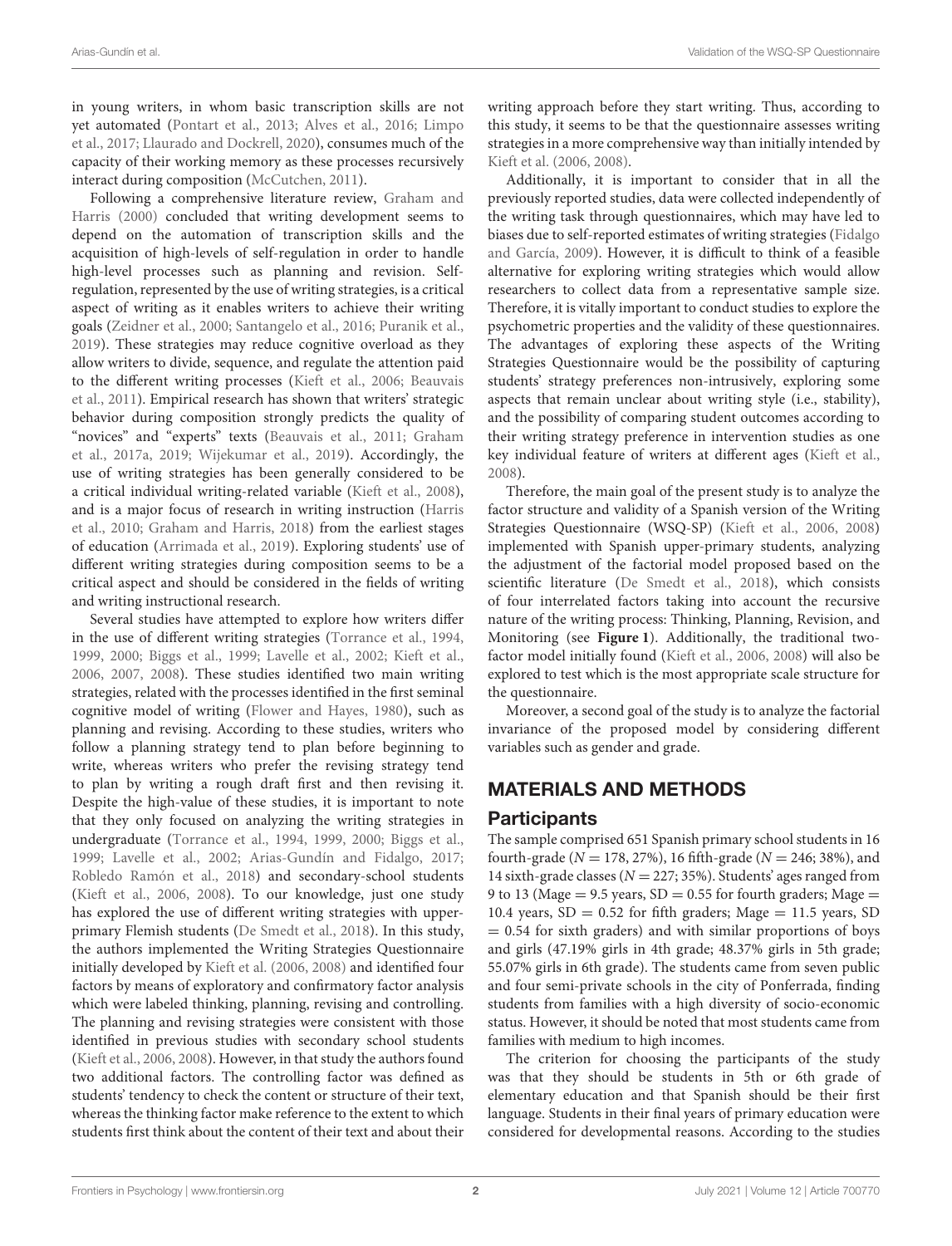

<span id="page-3-0"></span>of [Berninger et al. \(1992,](#page-8-11) [1994,](#page-8-12) [1996\)](#page-8-13), planning and revision skills appear progressively during the primary education stage, with the last processes appearing in the last grades (5th and 6th). Additionally, although students with learning disabilities participated in the study, their data was not considered for the analysis. This was done on the basis of previous studies, which have shown differences in the use of high-level cognitive processes between upper-primary students with and without learning disabilities [\(García and Fidalgo, 2008;](#page-8-14) [Graham et al.,](#page-9-21) [2017b\)](#page-9-21).

#### Procedure

Prior to the implementation of the study, consent was requested from the Consejería de Educación de Castilla y León [Regional Department of Education of Castilla and Leon], the autonomous community in which the study was carried out. Once the study was approved by the expert committee of the regional department of Education, the researchers contacted all the schools in Ponferrada and surrounding areas. Subsequently, a meeting was held with the heads of the schools to inform them in detail about the study and the procedure to be followed during its execution. Those schools that decided to participate in the study sent the parents an information letter in which the research aims were presented, asking them for informed consent for their children to participate in the study. They were given the opportunity to express concerns and to request that their children's data not be included in the study. Following that, the study was undertaken with participation from only those students whose parents had given informed consent. The study was conducted following the Code of Ethics of the World Medical Association (Declaration of Helsinki) [\(Williams, 2008\)](#page-9-22).

Data was collected in a natural context within regular Spanish language classes. Students were asked to complete the Spanish WSQ and writing a narrative text in a 50-min session. The questionnaire was administered by one of the researchers in this study who has a degree in Psychology and experience in administering similar kind of tests. Additionally, she received specific training on the implementation of the questionnaire. Moreover, the assessment session was audiorecorded to make sure that the assessment procedure occurred as intended.

#### **Measures**

#### Students' Writing Strategies

In this study, we began with the 26-item questionnaire measuring students' writing strategies that has been used in previous studies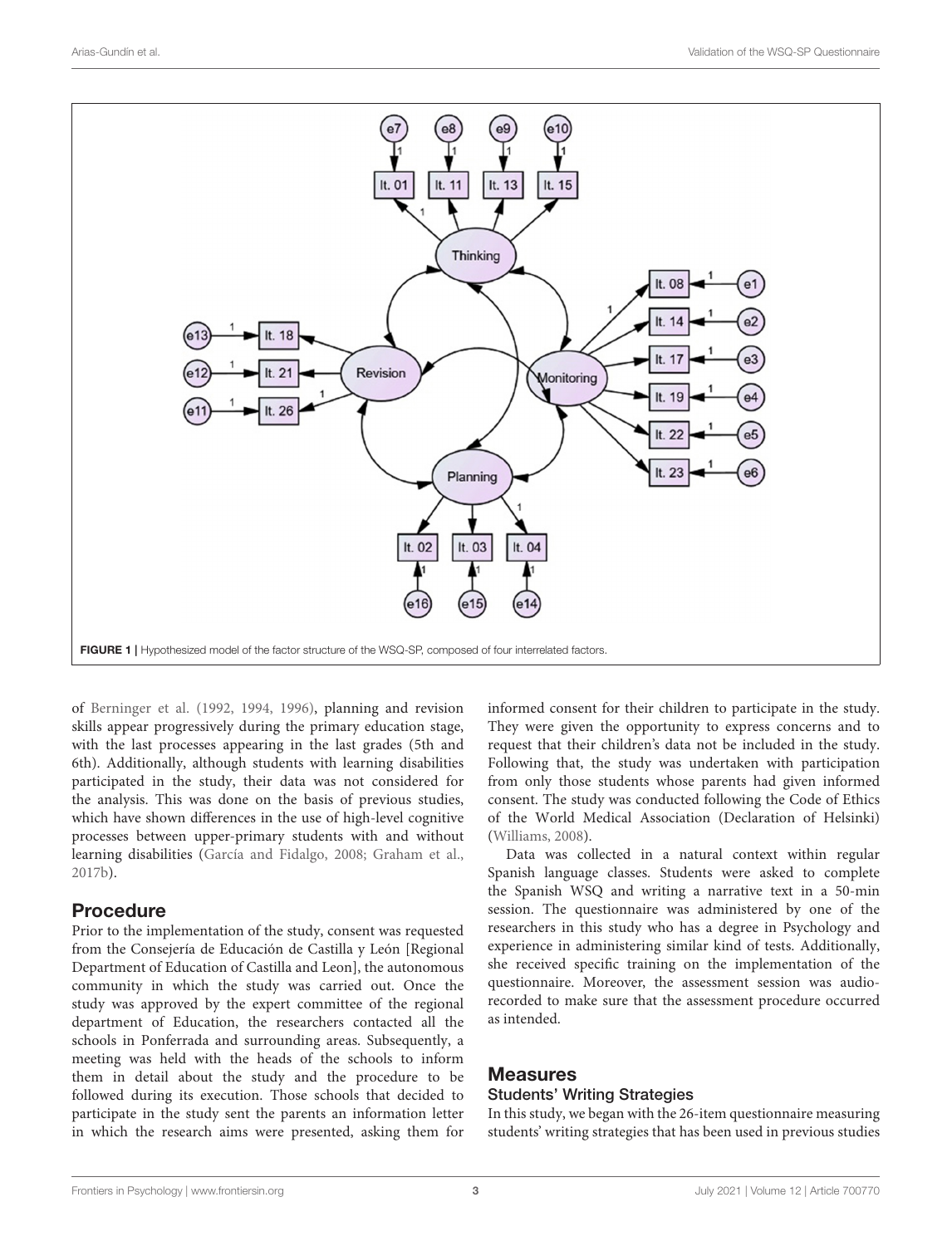[\(Kieft et al., 2006,](#page-9-10) [2008\)](#page-9-13). Students rate their agreement with each item on a five-point scale (1–5).

For the translation of the questionnaire, we combined direct and inverse translation of the items. The questionnaire was translated from Dutch to English by a Dutch researcher who was also fluent in English and Spanish. Then this researcher and a member of the Spanish team each separately translated the English version into Spanish, in order to compare the two versions. The two Spanish translations were compared and discussed, looking for possible discrepancies.

Following that, an expert-panel assessed the suitability of the questionnaire according to the age of the target population. This panel of experts was made up of five schoolteachers with extensive experience in education (three in primary education, one in early childhood education and one in special needs education). Some changes were made to the wording to improve the understanding of the meaning of some items.

The first version of the questionnaire was then trialed with a small sample of upper-primary students to identify possible mistakes and assess general understanding. Students had no issues with it, hence no changes were made, and this produced the final version of the questionnaire (see **[Supplementary Material](#page-8-15)**).

#### Data Analysis

In order to explore the psychometric properties of the questionnaire, we first analyzed the normal distribution of each item, verifying that they gave kurtosis and skewness indices between  $\pm$ 7 and  $\pm$ 3, respectively [\(Kline, 2011\)](#page-9-23). The magnitude and direction of the relationship between items was also analyzed using Pearson's correlation coefficient.

The validity of the factor structure was analyzed in two steps. First, we conducted exploratory factor analysis (EFA) with the aim of determining whether the items saturated the two factors of the original version or the four factors proposed in the present study (see **[Figure 1](#page-3-0)**). Second, we performed a confirmatory factor analysis (CFA).

The maximum likelihood method was used to estimate the model using the covariance matrix of the items in order to analyze the fit of the proposed model. In order to investigate the model's goodness of fit, a number of statistics were considered: (a) absolute indices such as the Chi-square ratio and degrees of freedom  $(X^2/df)$  and the goodness-of-fit index (GFI); (b) the comparative fit index (CFI) as an incremental fit index; (c) the adjusted goodness-of-fit index (AGFI) and the root mean square error of approximation (RMSEA) as parsimony adjustment indices. The goodness-of-fit of the model was assessed according to the following rules: (a) the  $X^2/df$  ratio is <3; (b) values above 0.90 for the goodness-of-fit index (GFI), comparative goodnessof-fit index (CFI) and adjusted goodness-of-fit index (AGFI) are acceptable; (c) values below 0.08 for the root mean square error of approximation (RMSEA) indicate acceptable model fit (Browne and Cudeck, [1993;](#page-8-16) [Hoyle, 1995;](#page-9-24) [Kline, 1998;](#page-9-25) [Hu and Bentler,](#page-9-26) [1999;](#page-9-26) [Valdés et al., 2019\)](#page-9-27).

Finally, the factorial invariance of the proposed model was analyzed by testing the fit of the model using confirmatory factor analysis (CFA) and composite reliability considering the variables gender and school year.

## RESULTS

First, the results of the exploratory factor analysis (EFA) of the WSQ-SP are provided in order to check the factor structure of the proposed model, as well as the loading of the items on each of the factors. Second, the results of the confirmatory factor analysis (CFA) are presented showing the fit of the proposed model, as well as a comparison with the traditional two-dimensional model. Finally, the results are presented with respect to the factorial invariance of the WSQ-SP questionnaire considering gender and grade.

#### Exploratory Factor Analysis (EFA)

All of the items exhibited values within the range of normal distribution (asymmetry: ranging between −1.37 and 1.20; kurtosis: raging between −0.96 and 0.82), hence the hypothesis of univariate normality was rejected in all cases [\(Kline, 2011\)](#page-9-23).

An exploratory factor analysis (EFA) was carried out using the Maximum Likelihood extraction method and Oblimin rotation. The data showed a good fit for this kind of model, evidenced by Bartlett's sphericity test ( $\chi^2$  (171) = 2216.68,  $p < 0.000$ ) and the Kaiser-Meyer-Olkin (KMO) value of 0.83 [\(Lloret-Segura et al.,](#page-9-28) [2014\)](#page-9-28). As a criterion for item inclusion, factor weights >0.30 were considered for only one of the factors, reflecting the theoretical soundness of the scale [\(Hair et al., 1999\)](#page-9-29). Ten items were excluded because they did not match the different factors (items 5, 6, 7, 9, 10, 12, 15, 16, 20, and 24). The results showed that the 16 items of the scale are grouped into four factors which were theoretically identified and retained. These factors were labeled revising, monitoring, thinking, and planning and together explain 32.08% of the variance. The first factor, monitoring, corresponds to how much students checked the content or structure of their text during composition. This factor consisted of six items explaining 18.0% of the variance and had a composite reliability of 0.82. The second factor, revising, is related to how much students revised the content of their text once the text was written. This factor included three items explaining 7.9% of the variance and had a composite reliability of 0.85. The third factor, planning, is related to how much students thought about the content of their text in advance, using external planning devices such as a draft sheet. This factor included three items explaining 3.8% of the variance and had a composite reliability of 0.75. Finally, the fourth factor, thinking, corresponds to how much students needed to have a clear idea of the content or structure of the text in their minds before they started to write. This factor consisted of four items explaining 2.4% of the variance and a composite reliability of 0.79 (see **[Table 1](#page-5-0)**).

## Confirmatory Factor Analysis (CFA)

We performed CFA for the 16 items in the WSQ-SP using Amos software in SPSS. We used Maximum Likelihood (ML) factor analysis with the CFA command. The results of the CFA suggest that overall, the model had a good fit to the data according to the indices ( $\chi^2/df = 2.23$ ; GFI = 0.96; AGFI = 0.95; CFI = 0.93;  $RMSEA = 0.04$  CI (0.03-0.05).

The values of the regression coefficients suggest that the factors explained an acceptable part of the variance of the items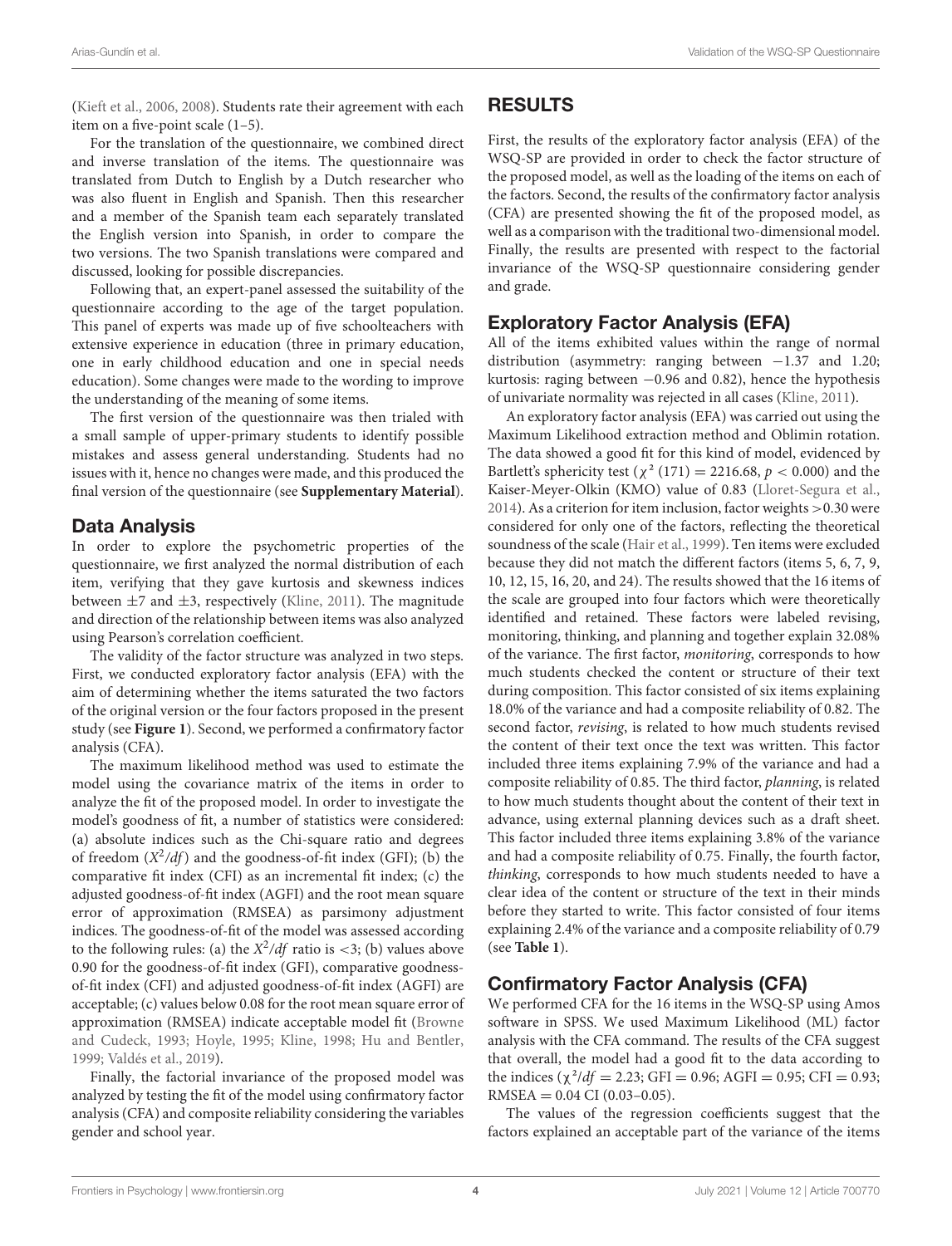<span id="page-5-0"></span>

| Items                                                                                                                                      |                | <b>Factor loadings</b> |                | Commonality  |      |
|--------------------------------------------------------------------------------------------------------------------------------------------|----------------|------------------------|----------------|--------------|------|
|                                                                                                                                            | F <sub>1</sub> | F <sub>2</sub>         | F <sub>3</sub> | F4           |      |
| 8. While writing, I regularly check whether my text doesn't contain sentences that are too long<br>or incorrect.                           | 0.50           |                        |                |              | 0.29 |
| $B$ 14. When writing, I sometimes write paragraphs of which I know that they are not yet correct,<br>but I prefer to continue writing.     | 0.38           |                        |                |              | 0.18 |
| $R17$ . I usually hand in my text without checking whether the paragraphs are well arranged.                                               | 0.70           |                        |                |              | 0.46 |
| 19. Before I hand in my text, I check whether it is structured logically.                                                                  | 0.70           |                        |                |              | 0.58 |
| $R$ 22. When I reread my texts, sometimes they are very chaotic.                                                                           | 0.33           |                        |                |              | 0.12 |
| 23. I have to reread the texts I wrote, to prevent redundancies.                                                                           | 0.33           |                        |                |              | 0.27 |
| 18. When I reread and rewrite my text, the structure of my text changes a lot.                                                             |                | 0.71                   |                |              | 0.51 |
| 21. When I rewrite my texts, the content often changes a lot.                                                                              |                | 0.73                   |                |              | 0.50 |
| 26. When I finished writing, I reread and improve a lot: there might change a lot in my text.                                              |                | 0.56                   |                |              | 0.40 |
| 2. I always use a diagram before I start to write.                                                                                         |                |                        | $-0.39$        |              | 0.16 |
| 3. Before writing a text, I jot down some notes on a scribbling paper. Later, I elaborate these<br>notes.                                  |                |                        | $-0.83$        |              | 0.62 |
| 4. Before I start to write a text, I prefer to write down some thoughts on a scribbling paper to<br>discover what I think about the topic. |                |                        | 0.65           |              | 0.43 |
| 1. When I write a text, I spend a lot of time thinking on how to approach it.                                                              |                |                        |                | 0.33         | 0.19 |
| 11. I need to have my thoughts clear, before I can start to write.                                                                         |                |                        |                | 0.60         | 0.32 |
| 13. Before I write down a sentence, I have it clear in my mind.                                                                            |                |                        |                | 0.41         | 0.19 |
| 15. Writing helps me to clarify my thoughts.                                                                                               |                |                        |                | 0.65         | 0.17 |
|                                                                                                                                            |                |                        |                | Correlations |      |
| Monitoring                                                                                                                                 |                |                        |                |              |      |
| Revision                                                                                                                                   | 0.03           | $\sim$                 |                |              |      |
| Planning                                                                                                                                   | $0.27*$        | $0.21*$                |                |              |      |
| Thinking                                                                                                                                   | $0.45*$        | $0.22*$                | $0.27*$        |              |      |

 $*p < 0.01$ . Ritems recoded in the analyses.

(see **[Figure 2](#page-6-0)**). The correlation between the factors indicated that the factors were related but did not present problems of collinearity.

Considering that the proposed model was corroborated by the results, it was compared with the traditional two-dimensional structure identified in previous studies [\(Kieft et al., 2006,](#page-9-10) [2008\)](#page-9-13). The model proposed in this study exhibited the best factorial fit (see **[Table 2](#page-6-1)**).

#### Factor Invariance Analysis

To check that the effectiveness of the model was not significantly affected by the features of the sample, the proposed model was subjected to CFA by selecting the sample based on gender and grade. These two variables were chosen for the following reasons. Gender was considered because some studies have shown it to be a variable that can influence student learning and achievement in general (e.g., [Reilly et al., 2019\)](#page-9-30) and specifically in the use of cognitive writing strategies (e.g., [Berninger et al., 1992;](#page-8-11) [Jones,](#page-9-31) [2011\)](#page-9-31). Additionally, grade was chosen because it is during this period of schooling that higher-level cognitive processes related to textual planning and revision appear following different rates of development [\(Berninger et al., 1992,](#page-8-11) [1994,](#page-8-12) [1996\)](#page-8-13). The aim was to ensure that the questionnaire is reliable regardless of gender or grade.

As **[Table 3](#page-7-0)** shows, the composite reliability of each factor in all of the proposed models, based on the characteristics of the sample and their combinations, is high (ranging between: 0.81 and 0.92 for the monitoring factor; 0.70 and 0.93 for the thinking factor; 0.70 and 0.82 for the planning factor; and 0.81 and 0.91 for the revising factor). The model shows a good overall fit for the gender and grade variables, with the indicators meeting the established parameters. There was just one exception for the adjusted goodness-of-fit index (AGFI) in the case of 4th grade students (0.88), which was very close to the desired value (0.90). When the model was analyzed based on the interaction of gender and grade, the absolute index, Chi-square ratio and degrees of freedom, and the RMSEA as the parsimony adjustment index, demonstrated acceptable model fit, with the remaining indicators being close to the desired value (0.90). However, it is important to note that when the model was analyzed based on gender-grade interaction, the sample shrank considerably. This influenced the results, given that CFA is sensitive to sample size. The literature recommends performing CFA analysis with samples of more than 200 participants [\(Valdés et al., 2019\)](#page-9-27). In all of the cases analyzing the model with samples smaller than 200 students, some indicators did not give the desired values, as **[Table 3](#page-7-0)** shows.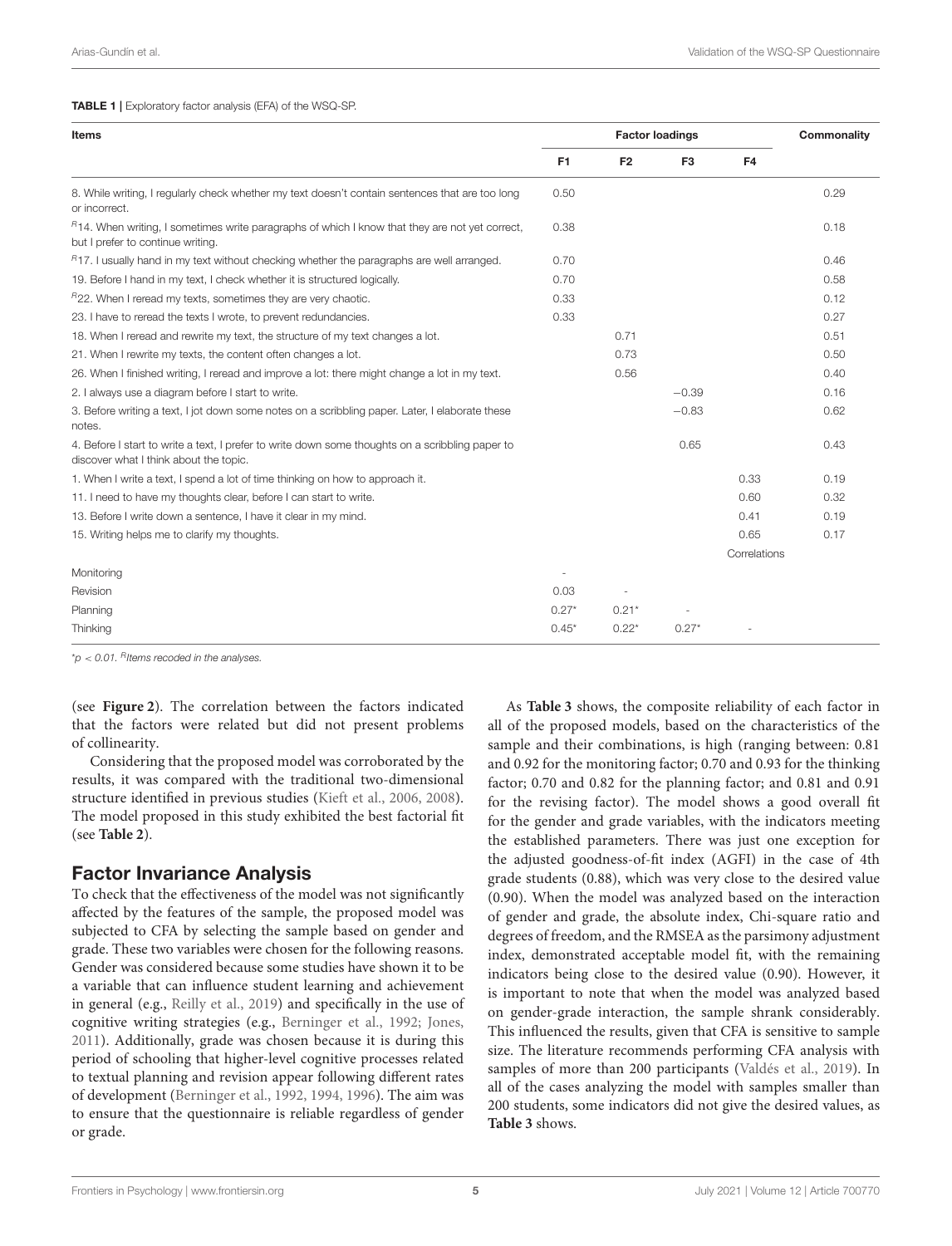

<span id="page-6-1"></span><span id="page-6-0"></span>**TABLE 2** | Goodness of fit indices for each model of the CFA of the WSQ-SP ( $N = 651$ ).

| Model       | $X^2$ /df | GFI  | <b>AGFI</b> | CFI  | <b>RMSEA (IC al 90%)</b> |  |  |
|-------------|-----------|------|-------------|------|--------------------------|--|--|
| 4 Factors*  | 2.23      | 0.96 | 0.95        | 0.93 | $0.04(0.03 - 0.05)$      |  |  |
| 2 Factors** | 6.83      | 0.86 | 0.81        | 0.65 | $0.09(0.08 - 0.10)$      |  |  |

\*Proposed model with 4 factors: Monitoring, Revision, Planning, and Thinking.

\*\*Traditional two-dimensional model: Planning and Revision.

#### **DISCUSSION**

The main goal of the present study was to analyze the factor structure and validity of the Spanish WSQ-SP with upper-primary students. An additional goal was to analyze the factorial invariance of the proposed model by considering different variables such as gender and grade.

With regard to the first goal of the study, the results relating to the questionnaire's factor structure were in line with the previous study carried out with Flemish upper-primary students [\(De Smedt et al., 2018\)](#page-8-9) in which four factors were identified; planning, revising, monitoring and thinking. In addition, on comparing this model with the two-factor model (i.e., planning and revising), generally identified in previous studies with more expert writers [\(Kieft et al., 2006,](#page-9-10) [2008\)](#page-9-13), the four-factor model demonstrated a better match with the questionnaire structure.

This four-factor model is consistent with the differentiation of planning and revision processes that have generally been considered in terms of their occurrence during the process of writing a text [\(Berninger et al., 1994\)](#page-8-12). As planning and revision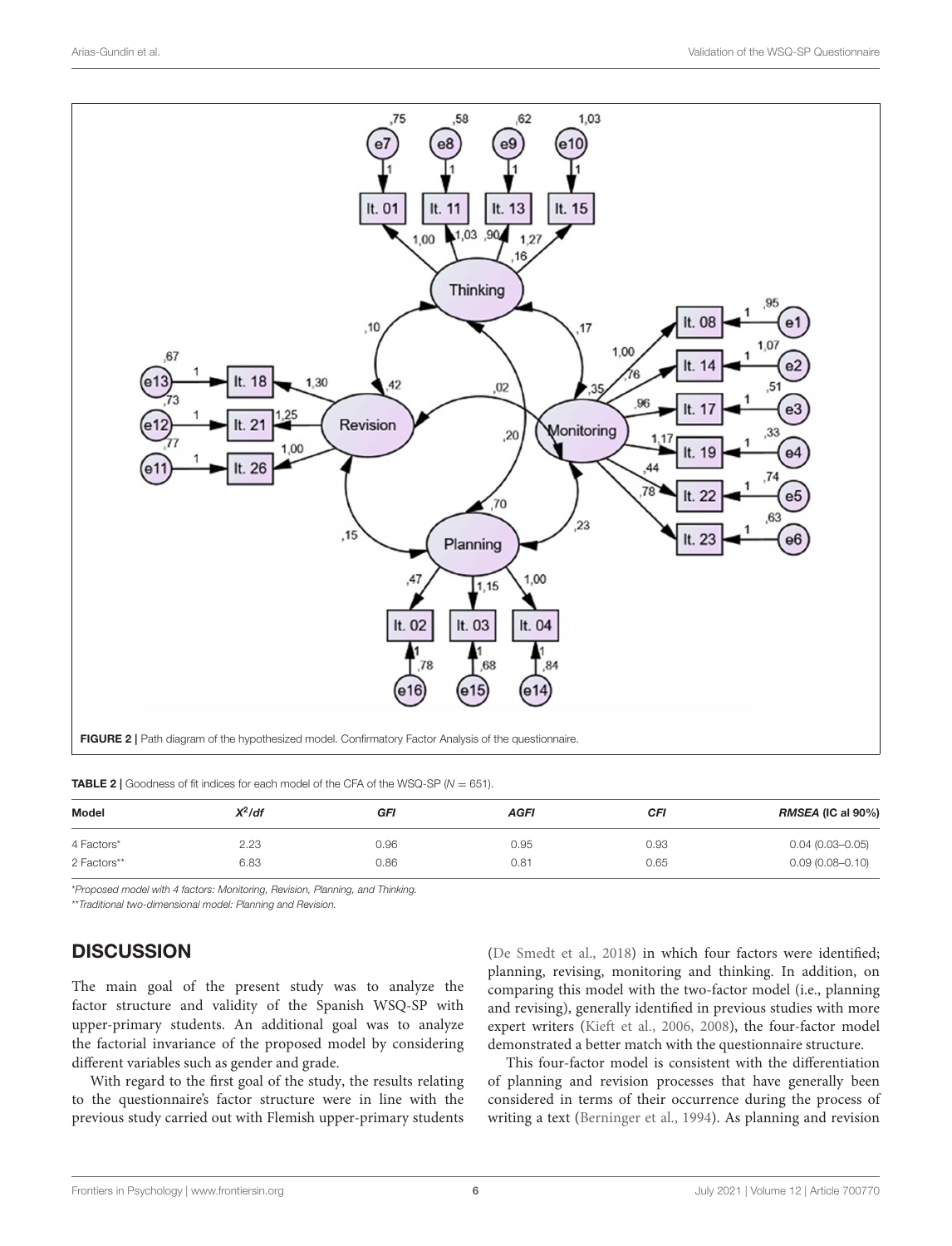<span id="page-7-0"></span>TABLE 3 | Goodness-of-Fit Indices for the proposed model of the questionnaire based on sample features.

| Model (n)               | $X^2$  | p     | $X^2$ /df | GFI  | <b>AGFI</b> | <b>CFI</b> | <b>RMSEA (IC al 90%)</b> | <b>Composite reliability</b> |                 |          |          |
|-------------------------|--------|-------|-----------|------|-------------|------------|--------------------------|------------------------------|-----------------|----------|----------|
|                         |        |       |           |      |             |            |                          | <b>Monitoring</b>            | <b>Thinking</b> | Planning | Revising |
| Gender                  |        |       |           |      |             |            |                          |                              |                 |          |          |
| Girls ( $n = 328$ )     | 176.92 | 0.000 | 1.80      | 0.94 | 0.91        | 0.90       | $0.05(0.04 - 0.06)$      | 0.86                         | 0.76            | 0.72     | 0.88     |
| Boys $(n = 323)$        | 150.64 | 0.001 | 1.54      | 0.94 | 0.92        | 0.93       | $0.04(0.03 - 0.06)$      | 0.86                         | 0.84            | 0.80     | 0.86     |
| Grade                   |        |       |           |      |             |            |                          |                              |                 |          |          |
| 4th $(n = 178)$         | 147.36 | 0.001 | 1.50      | 0.91 | 0.88        | 0.91       | $0.05(0.03 - 0.07)$      | 0.86                         | 0.85            | 0.74     | 0.81     |
| 5th $(n = 246)$         | 151.01 | 0.000 | 1.54      | 0.93 | 0.90        | 0.91       | $0.05(0.03 - 0.06)$      | 0.87                         | 0.73            | 0.77     | 0.86     |
| 6th $(n = 227)$         | 118.67 | 0.076 | 1.21      | 0.94 | 0.92        | 0.97       | $0.03(0.00 - 0.05)$      | 0.86                         | 0.74            | 0.76     | 0.89     |
| <b>Gender and Grade</b> |        |       |           |      |             |            |                          |                              |                 |          |          |
| 4th Girls ( $n = 82$ )  | 117.23 | 0.090 | 1.19      | 0.85 | 0.80        | 0.91       | $0.05(0.00 - 0.08)$      | 0.81                         | 0.74            | 0.76     | 0.89     |
| 5th Girls ( $n = 119$ ) | 136.63 | 0.006 | 1.39      | 0.88 | 0.83        | 0.89       | $0.06(0.03 - 0.08)$      | 0.85                         | 0.70            | 0.79     | 0.87     |
| 6th Girls ( $n = 125$ ) | 146.16 | 0.001 | 1.49      | 0.88 | 0.83        | 0.85       | $0.06(0.04 - 0.08)$      | 0.92                         | 0.85            | 0.73     | 0.91     |
| 4th Boys $(n = 93)$     | 111.56 | 0.165 | 1.14      | 0.88 | 0.84        | 0.95       | $0.04(0.00 - 0.07)$      | 0.86                         | 0.93            | 0.79     | 0.83     |
| 5th Boys $(n = 97)$     | 161.09 | 0.000 | 1.64      | 0.83 | 0.78        | 0.73       | $0.08(0.06 - 0.10)$      | 0.86                         | 0.85            | 0.70     | 0.84     |
| 6th Boys ( $n = 100$ )  | 102.62 | 0.355 | 1.05      | 0.90 | 0.86        | 0.99       | $0.02(0.00 - 0.06)$      | 0.86                         | 0.71            | 0.82     | 0.90     |

can occur before or during translating, a distinction was made between advanced and online planning, post-translation and online revision. In this way, the thinking and planning factors were related to the two different, but complementary, ways of planning. According to previous studies, writers differ in how they plan. While some writers make an outline in note form before drafting, others plan without producing an outline. This latter form of planning has been called "mental planning" [\(Kellogg, 1988;](#page-9-32) [Torrance et al., 2000\)](#page-9-17). Thus, the thinking factor would correspond to mental planning while the planning factor would correspond to outline planning. Similarly, the revising and monitoring factors can be interpreted according to when revision occurs. According to [Berninger and Swanson \(1994\)](#page-8-17) considering the timing of revision it is possible to differentiate between online revision (i.e., revision that takes place during composition) and post-translation revision (i.e., revision that takes place after composition). Thus, the revising factor would correspond with post-translation revision while the monitoring factor would correspond with online revision. In other words, the results of the present study indicate that the questionnaire is not only exploring students' use of planning and revising strategies in a general way, but rather also assessing different types of planning and revision strategies depending on when they take place when students are writing a text. These results are in line with the arguments presented by [Kieft et al. \(2007\)](#page-9-19) and [Tillema et al. \(2011\)](#page-9-33), who pointed out that the revising scale was composed not only of items related to post-translation revision but also to monitoring. Moreover, the better fit of the four-factor model can be explained based on the fact that these processes seem to have different rates of development (Berninger et al., [1992,](#page-8-11) [1994,](#page-8-12) [1996\)](#page-8-13). Based on the implementation of crosssectional studies with students aged between 6 and 15 years old, the authors found that online planning and revision seems to appear at around ages 6–9 (1st−3rd grades). The authors also found that advanced planning and post-translation revision were the last processes to appear around the last years of primary school (ages 9–12; 4th−6th grades). This would clearly explain why the four-factor model has a better fit to the data from primary school pupils. Here, it is also important to consider that the four factors were shown to exhibit correlation but no problems of collinearity were found. This result is in line the view of writing as a recursive activity in which one process may interrupt others during composition [\(Flower and Hayes, 1980\)](#page-8-0).

In terms of the second goal of the study, analyzing the factorial invariance of the proposed model by considering different variables such as gender and grade, the results showed that the questionnaire structure was independent of the feature of the sample. The results of the present study seem to be generalizable to upper-primary students regardless of gender or grade.

In summary, the major contribution of this study is the validation of the WSQ-SP with upper-primary students, as validation is a critical step for the development of reliable measurement tools in all scientific domains (Muñiz and Fonseca-Pedrero, [2019\)](#page-9-34). From this study, we can conclude that the questionnaire provides more precise information than initially expected and it is a suitable tool for easily, reliably assessing upper-primary students' writing.

The validation of this questionnaire is a first step toward a reliable analysis of this variable, which will continue with analyzing aspects that have not yet been investigated, such as its stability, the moderating effect it has on writing intervention in upper-primary students [\(Kieft et al., 2006,](#page-9-10) [2008\)](#page-9-13), and the effect of instruction itself on writing. Having a validated questionnaire will also make it possible to analyze the relationship between students' use of strategies and other important writing-related variables such as reading [\(Fidalgo et al., 2014;](#page-8-18) [Qin and Liu,](#page-9-35) [2021\)](#page-9-35), motivation [\(Rocha et al., 2019\)](#page-9-36), and students' knowledge [\(Wijekumar et al., 2019\)](#page-9-12). It would also be interesting to analyze the relationship between the results provided by this scale and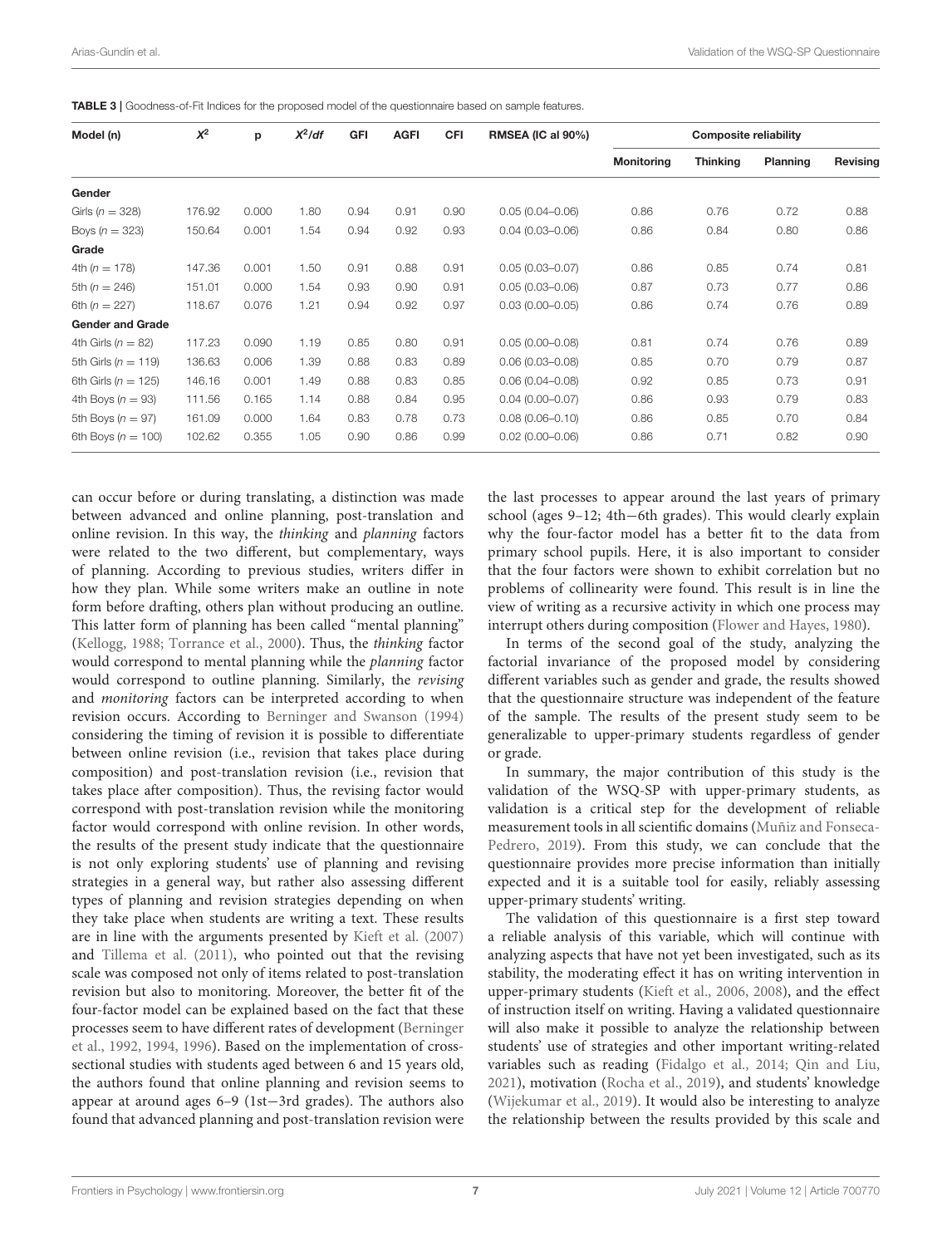the writing processes students follow through the use of online measures such as the triple task [\(García and Fidalgo, 2008;](#page-8-14) [Fidalgo et al., 2014\)](#page-8-18) and thinking aloud [\(López et al., 2019\)](#page-9-37).

Finally, as an educational contribution, this instrument may be a useful tool that will help provide teachers with information about their students' strategies and consequently help them to adapt the writing instruction according to their needs. All of this, without a doubt, will have a positive impact on students' writing performance, not only in initial educational levels (e.g., [López et al., 2017\)](#page-9-38), but also in later educational stages, such as at University, where students often find it difficult to write academic texts [\(Connelly et al., 2005\)](#page-8-19).

#### DATA AVAILABILITY STATEMENT

The raw data supporting the conclusions of this article will be made available by the authors, under request to the corresponding author, without undue reservation.

#### ETHICS STATEMENT

The studies involving human participants were reviewed and approved by Consejería de Educación de Castilla y León. Written informed consent to participate in this study was provided by the participants' legal guardian/next of kin.

## **REFERENCES**

- <span id="page-8-1"></span>Alamargot, D., and Chanquoy, L. (2001). Studies in Writing Series: Vol. 9. Through the Models of Writing. Dordrecht: Kluwer Academic. doi: [10.1007/978-94-010-0804-4](https://doi.org/10.1007/978-94-010-0804-4)
- <span id="page-8-2"></span>Alves, R. A., Limpo, T., Fidalgo, R., Carvalhais, L., Pereira, L. Á., and Castro, S. L. (2016). The impact of promoting transcription on early text production: effects on bursts and pauses, levels of written language, and writing performance. J. Educ. Psychol. 108, 665–679. doi: [10.1037/edu0000089](https://doi.org/10.1037/edu0000089)
- <span id="page-8-8"></span>Arias-Gundín, O., and Fidalgo, R. (2017). El perfil escritor como variable moduladora de los procesos involucrados en la composición escrita en estudiantes universitarios [Writer profile as a modulating variable of processes involved in written composition in undergraduate students]. EJIHPE 7, 59–68. doi: [10.30552/ejihpe.v7i1.195](https://doi.org/10.30552/ejihpe.v7i1.195)
- <span id="page-8-6"></span>Arrimada, M., Torrance, M., and Fidalgo, R. (2019). Effects of teaching planning strategies to first-grade writers. Br. J. Educ. Psychol. 89, 670–688. doi: [10.1111/bjep.12251](https://doi.org/10.1111/bjep.12251)
- <span id="page-8-3"></span>Beauvais, C., Olive, T., and Passerault, J. M. (2011). Why are some texts good and others not? Relationship between text quality and management of the writing processes. J. Educ. Psychol. 103, 415–428. doi: [10.1037/a0022545](https://doi.org/10.1037/a0022545)
- <span id="page-8-12"></span>Berninger, V. W., Cartwright, A. C., Yates, C. M., Swanson, H. L., and Abbott, R. D. (1994). Developmental skills related to writing and reading acquisition in the intermediate grades: shared and unique functional systems. Read. Writ. 6, 161–196. doi: [10.1007/BF01026911](https://doi.org/10.1007/BF01026911)
- <span id="page-8-17"></span>Berninger, V. W., and Swanson, H. L. (1994). "Modifying Hayes and Flower's model of skilled writing to explain beginning and developing writing," in Children's Writing: Toward a Process Theory of the Development of Skilled Writing, Vol. 2, ed E. C. Butterfield (Greenwich, CT: JAI Press), 57–81.
- <span id="page-8-13"></span>Berninger, V. W., Whitaker, D., Feng, Y., Swanson, H. L., and Abbott, R. D. (1996). Assessment of planning, translating, and revising in junior high writers. J. Sch. Psychol. 34, 23–52. doi: [10.1016/0022-4405\(95\)00024-0](https://doi.org/10.1016/0022-4405(95)00024-0)
- <span id="page-8-11"></span>Berninger, V. W., Yates, C. M., Cartwright, A. C., Rutberg, J., Remy, E., and Abbott, R. D. (1992). Lower-level developmental skills in beginning writing. Read. Writ. 4, 257–280. doi: [10.1007/BF01027151](https://doi.org/10.1007/BF01027151)

## AUTHOR CONTRIBUTIONS

All authors listed have made a substantial, direct and intellectual contribution to the design of the work, analysis and data interpretation, drafting and revising it critically, and approved it for publication.

## FUNDING

This research has been supported by the Spanish Ministry of Economy and Competitiveness through a project EDU2015- 67484-P (MINECO/FEDER).

#### ACKNOWLEDGMENTS

We would like to thank staff and students at the Peñalba, Flores del Sil, Espíritu Santo, San Antonio, Jesús Maestro, La Borreca, Navaliegos, Valentín García Yebra, Concepcionistas, Asunción, and San Ignacio schools for their assistance in completing this study.

#### SUPPLEMENTARY MATERIAL

<span id="page-8-15"></span>The Supplementary Material for this article can be found [online at: https://www.frontiersin.org/articles/10.3389/fpsyg.](https://www.frontiersin.org/articles/10.3389/fpsyg.2021.700770/full#supplementary-material) 2021.700770/full#supplementary-material

- <span id="page-8-7"></span>Biggs, J., Lai, P., Tang, C., and Lavelle, E. (1999). Teaching writing to ESL graduate students. A model and an illustration. Br. J. Educ. Psychol. 69, 293–306. doi: [10.1348/000709999157725](https://doi.org/10.1348/000709999157725)
- <span id="page-8-16"></span>Browne, M., and Cudeck, R. (1993). "Alternative ways of assessing model fit," in Testing Structural Equation Models, eds K. A. Bollen and J. S. Long (Newbury Park, CA: SAGE Publicatons), 136–162.
- <span id="page-8-19"></span>Connelly, V., Dockrell, J. E., and Barnett, J. (2005). The slow handwriting of undergraduate students constrains overall performance in exam essays. Educ. Psychol. 25, 99–107. doi: [10.1080/0144341042000294912](https://doi.org/10.1080/0144341042000294912)
- <span id="page-8-9"></span>De Smedt, F., Merchie, E., Barendse, M., Rosseel, Y., De Naeghel, J., and Van Keer, H. (2018). Cognitive and motivational challenges in writing: studying the relation with writing performance across students' gender and achievement level. Read. Res. Q. 53, 249–272. doi: [10.1002/rrq.193](https://doi.org/10.1002/rrq.193)
- <span id="page-8-10"></span>Fidalgo, R., and García, J. N. (2009). La evaluación de la metacognición en la composición escrita [Evaluating metacognition in written composition]. Estud. Psicol. 30, 51–72. doi: [10.1174/021093909787536290](https://doi.org/10.1174/021093909787536290)
- <span id="page-8-18"></span>Fidalgo, R., Torrance, M., Arias-Gundín, O., and Martínez-Cocó, B. (2014). Comparison of reading-writing patterns and performance of students with and without reading difficulties. Psicothema 26, 442–448. doi: [10.7334/psicothema2014.23](https://doi.org/10.7334/psicothema2014.23)
- <span id="page-8-0"></span>Flower, L., and Hayes, J. R. (1980). "The dynamics of composing: making plans and juggling constraints," in Cognitive Processes in Writing, eds L. W. Gregg and E. R. Steinberg (Hillsdale, NJ: Lawrence Erlbaum Associates), 31–49.
- <span id="page-8-14"></span>García, J. N., and Fidalgo, R. (2008). Orchestration of writing processes and writing products: a comparison of sixth-grade students with and without learning disabilities. Learn. Disabil. Contemp. J. 6, 77–98.
- <span id="page-8-4"></span>Graham, S., Collins, A. A., and Rigby-Wills, H. (2017a). Writing characteristics of students with learning disabilities and typically achieving peers: a metaanalysis. Except. Child. 83, 199–218. doi: [10.1177/0014402916664070](https://doi.org/10.1177/0014402916664070)
- <span id="page-8-5"></span>Graham, S., and Harris, K. (2018). "Evidence-based writing practices: a meta-analysis of existing meta-analysis," in Design Principles for Teaching Effective Writing: Theoretical and Empirical Grounded Principles, eds R. Fidalgo, K. Harris, and M. Braaksma (Leiden: Brill Editions), 13–37. doi: [10.1163/9789004270480\\_003](https://doi.org/10.1163/9789004270480_003)